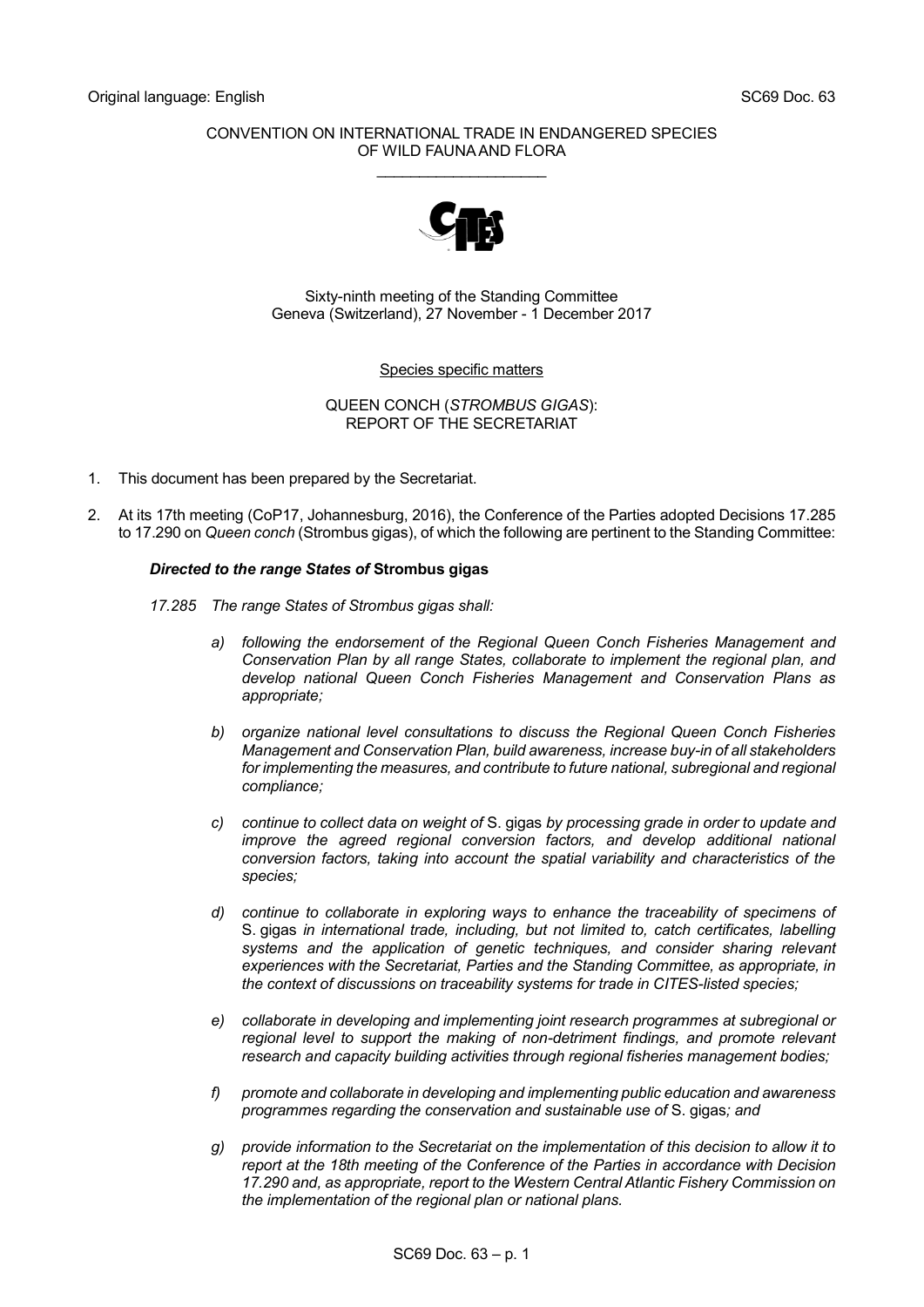### *Directed to the Standing Committee*

*17.286 On the basis of reporting by the Secretariat in compliance with Decision 17.289, the Standing Committee shall review enforcement and traceability issues concerning international trade in queen conch, and make recommendations as appropriate.* 

#### *Directed to the Secretariat*

- *17.289 The Secretariat shall, pending the availability of external funding,*
	- *a) continue to collaborate with the Food and Agriculture Organization of the United Nations (FAO), the Working Group on Queen Conch composed of the Caribbean Fisheries Management Council (CFMC), the Organización del Sector Pesquero y Acuícola del Istmo Centroamericano (OSPESCA, Organization for the Fisheries and Aquaculture Sector of the Central American Isthmus), the Western Central Atlantic Fishery Commission (WECAFC) and the Caribbean Regional Fisheries Mechanism (CRFM), WECAFC and other relevant international and regional bodies to provide assistance to range States of* S. gigas *in order to enhance the capacity of their CITES Management and Scientific Authorities, fisheries authorities and other stakeholders to implement the Regional Queen Conch Fisheries Management and Conservation Plan and apply the NDF guidance;*
	- *b) monitor the development of traceability systems for queen conch; provide assistance, as appropriate, to FAO, the CFMC/OSPESCA/WECAFC/CRFM Working Group on Queen Conch and others in reviewing options for the development of an auditable "chain of custody" procedure; and report relevant developments to the Standing Committee; and*
	- *c) continue to provide assistance to range States of* S. gigas *on relevant enforcement issues, and report new developments in this regard to the Standing Committee, as appropriate.*
- *17.290 On the basis of information provided in accordance with Decision 17.285 g), and in consultation with the range States of* S. gigas*, the CFMC/OSPESCA/WECAFC/CRFM Working Group on Queen Conch and FAO, the Secretariat shall report on the progress in the implementation of these Decisions at the 18th meeting of the Conference of the Parties.*

### Implementation of Decision 17.285

- 3. Regarding the implementation of Decision 17.285, the Secretariat of WECAFC informed the CITES Secretariat that the Regional Queen Conch Fisheries Management and Conservation Plan is now published [online](http://www.fao.org/3/a-i7818e.pdf) and that a new working programme for the joint CFMC/OSPESCA/WECAFC/CRFM Working Group on Queen Conch is being prepared that fully takes into account the Decisions adopted at CoP17, which includes a possible 3rd meeting of this Working Group early in 2018.
- 4. In this context, the Chair of WECAFC sent out a letter to WECAFC members that are queen conch range States in July 2017, requesting information on the various elements listed in Decision 17.285, specifically:
	- a) national queen conch fisheries management and conservation plans developed in 2016 and 2017;
	- b) non-detriment findings (NDF) prepared for trade in queen conch;
	- c) confirmation that the regionally adopted conversion factors for meat processing are used, or alternatively, which national level conversion factors are used; and
	- d) queen conch production and trade statistics for 2015 and 2016, preferably in nominal weight (= life weight).
- 5. At the time of writing, responses had been received from six range States [Honduras, Nicaragua, the Netherlands, Saint Vincent and the Grenadines, the United Kingdom of Great Britain and Northern Ireland (Anguilla) and the United States of America]. The Secretariat will include these and any additional responses on the dedicated page on queen conch on the CITES website.